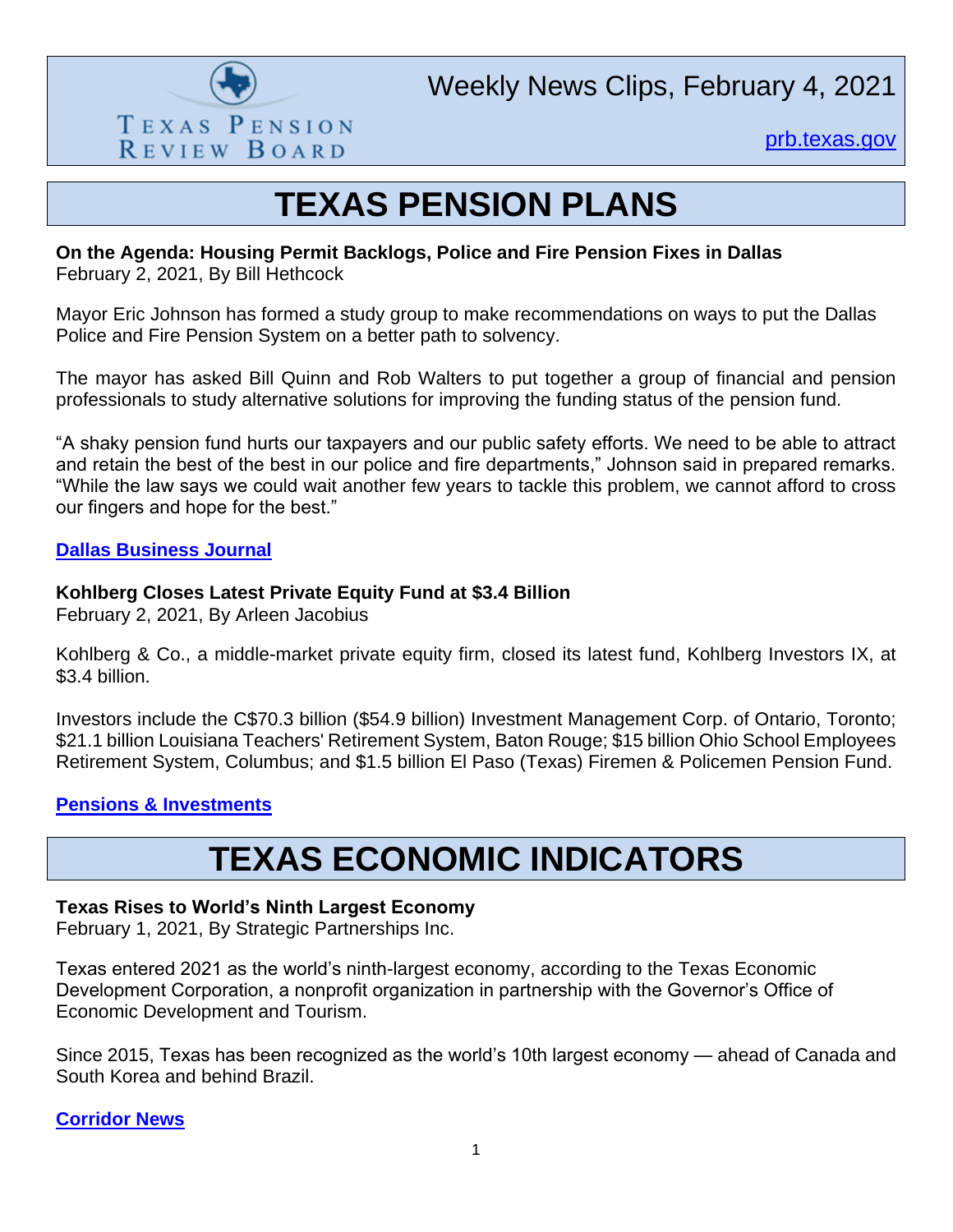#### **There Aren't Enough Substitute Teachers to Step in When Coronavirus Keeps Texas Teachers Out of the Classroom**

February 2, 2021, By Aliyya Swaby

Texas school districts, like those across the country, are having trouble keeping their classrooms staffed as teachers stay home for COVID-related quarantine or isolation and the well of substitute teachers is drier than in past years. Like many other industries requiring in-person work during the pandemic, schools are being disrupted by the persistent employee absences and the inability to easily find replacements. School leaders are coming up with solutions on the fly: tagging in paraprofessionals and administrators to take over for teachers, combining multiple classes in a room and even reverting to virtual school for days at a time.

Texas is now requiring all school districts to offer in-person instruction with few exceptions. But school leaders and teachers know that, even with more students back in classrooms, normalcy is close to impossible until the pandemic is fully under control.

#### **[Texas Tribune](https://www.texastribune.org/2021/02/02/texas-substitute-teachers-coronavirus/)**

#### **Texas is Tops in the U.S. for Commercial Development Impact**

February 4, 2021, By Steve Brown

Even with the pandemic, commercial real estate development contributed more than \$65 billion to the Texas economy in 2020.

The commercial property sector's contribution to the state economy last year was up from the estimated \$54 billion in 2019, despite the economic drag of the COVID-19 pandemic. Many commercial property projects were delayed or canceled statewide because of the coronavirus outbreak.

#### **[The Dallas Morning News](https://www.dallasnews.com/business/real-estate/2021/02/04/texas-is-tops-in-the-us-for-commercial-development-impact/)**

# **NATIONAL PENSION, INVESTMENTS & LEGAL**

## **Why the GameStop Frenzy May Hurt Retirees Along with Hedge Funds**

February 1, 2021, By Greg Iacurci

Some hedge funds have sustained big losses as a result of bets against GameStop stock. Melvin Capital, for example, lost more than 50% in January.

But pension plans — which invest assets on behalf of workers like teachers and police officers — may hold big positions in hedge funds. That means a financial hit for hedge funds could spill over to workers' retirement assets.

Roughly 7% of the \$4.5 trillion in state and local pension plans are allocated to hedge funds, according to data published by the Center for Retirement Research at Boston College and the Center for State and Local Government Excellence. These plans (which don't include plans in the private sector) support 14.7 million workers and 11.2 million retirees.

### **[CNBC](https://www.cnbc.com/2021/02/01/why-the-gamestop-frenzy-may-hurt-retirees-along-with-hedge-funds.html)**